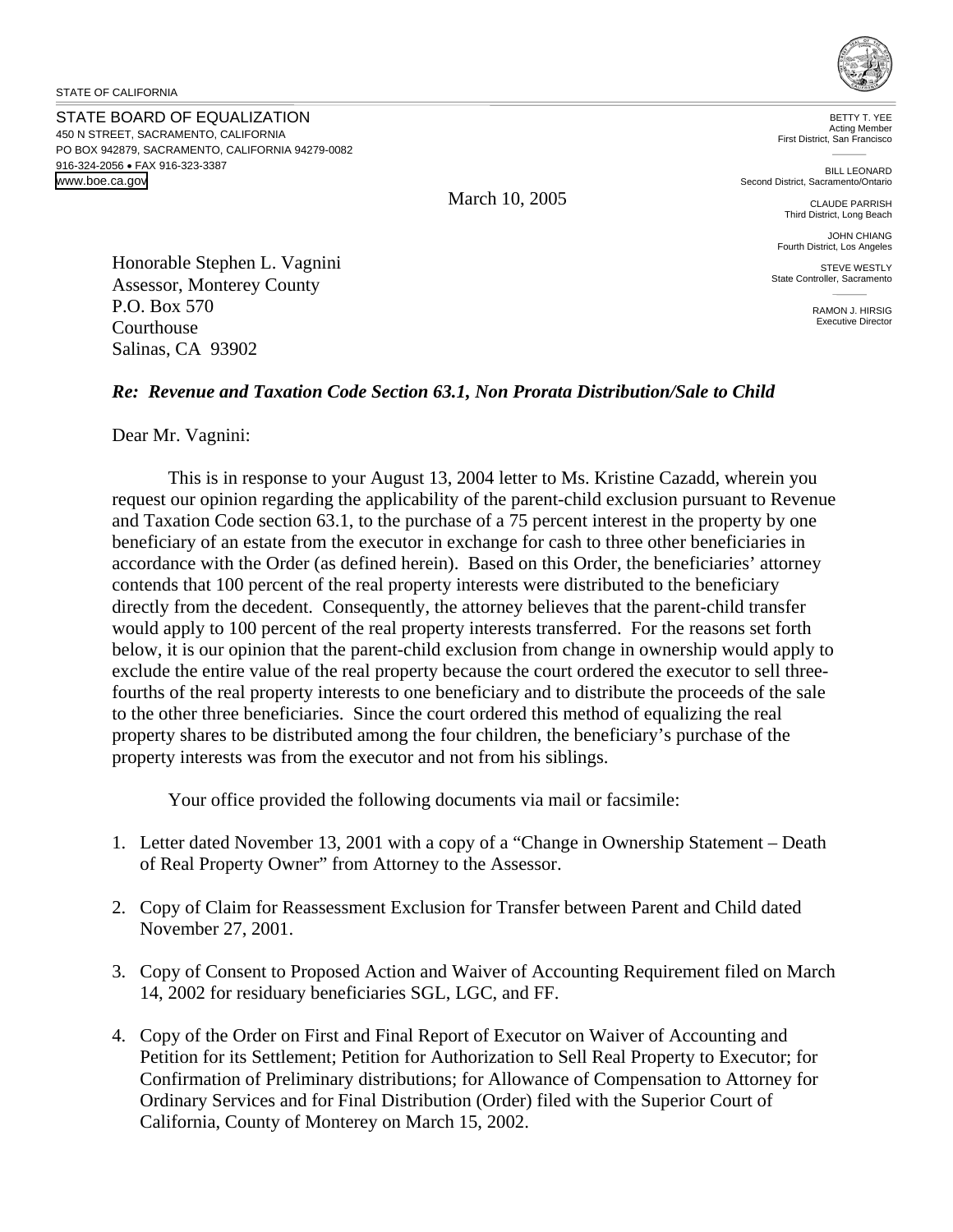- 5. Copy of Grant deed recorded April 30, 2002, by AF, executor of the Estate of MDG granting to AF and AP, an undivided 50 percent interest as Tenants in Common.
- 6. Copy of Beneficial Ownership Statement dated January 22, 2003, signed by beneficial owner AF and non-beneficial owner AP.
- 7. Copy of Grant deed recorded on January 22, 2003, by AF and AP granting to AF.
- 8. Letter dated August 10, 2004, from Attorney to the Monterrey County Assessor's Office.

On February 8, 2005, we contacted the taxpayer's former legal representative and obtained a copy of decedent's (MDG) will.

Your office has reached the conclusion that the transfer is not an equalization of the estate, but rather a purchase of a 75 percent interest in the property by one sibling from the other three siblings resulting in a change in ownership of that interest. Based on our review of the documents, including the Court Order, we respectfully disagree with that conclusion.

## **Relevant Facts**

The following facts were established from the above mentioned documents:

Decedent Marian ("mother") died on June 11, 2001. Her son, AF is the executor and one of four beneficiaries.

The will, in the Third paragraph, bequeathed all tangible personal property to decedent's children, SGL, LGC, FF, and AF, in equal portions, share and share alike. In the Fifth paragraph, the residue of the estate (comprised primarily of a residence) was to be distributed equally to the four children, SGL, LGC, FF, and AF -- one-fourth (1/4) to each child or to his or her issue by right of representation if the child predeceased MDG.

The executor's power of distribution as stated in Seventh paragraph of the will provided in pertinent part:

I authorize the Executor of my Will to sell, at either public or private sale, any property belonging to my estate . . . . .

I further authorize the Executor, on any preliminary or final distribution of the property in my estate, to partition, allot, and distribute my estate, pro rata or otherwise, in kind, including undivided interest in my estate or any part of it, or partly in cash, and partly in kind, or entirely in cash, in the Executor's absolute discretion.

Thus, based on this provision, the will clearly grants the executor the authority to sell the real property, and also grants the executor broad discretion in distributing property in kind on a pro rata or non prorata basis. Following the decedent's death, however, the Superior Court of Monterey County specified the method by which distribution of her assets would occur and to that extent modified the decedent's plan.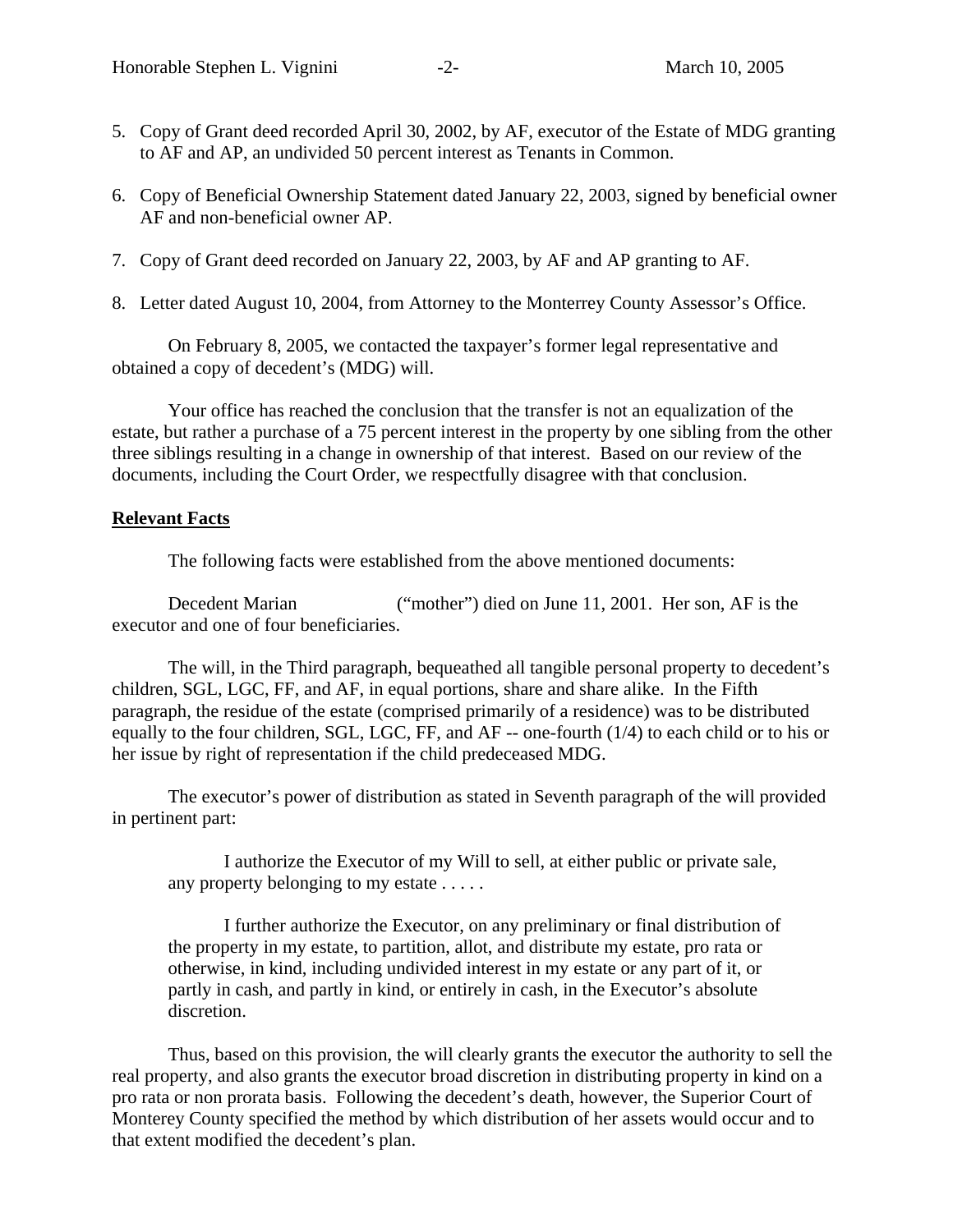Regarding the actual distribution of the estate assets, including the real property, the Final Order for Distribution confirmed the appointment of AF as the executor, and in Paragraph 7, authorized the residence to be sold by the executor to AF, either alone or with a partner under the following relevant terms and conditions:

- The net selling price shall be \$240,000.
- The full purchase price of \$240,000 is to be payable to the estate.
- From the \$240,000 allocable to the estate, the sum of \$75,000 shall be distributed to the other three beneficiaries, LGC, FF, and SGL, for a total distribution of \$225,000.
- The distributions may be structured as a direct distribution from the escrow as opposed to distributing the funds first to the estate, depositing the funds in the estate account and then making the distribution.

Beneficiaries LGC, FF, and SGL each signed a "Consent to Proposed Action and Waiver of Accounting Requirement" document consenting to the sale of the property to their brother AF. Each agreed that his or her interest in the estate was fixed at \$75,000.

## **Law and Analysis**

 Revenue and Taxation Code section 63.1 generally provides, in relevant part, that a transfer or transfers of a principal residence and other real property interests with a value not in excess of one million dollars between eligible transferors and eligible transferees are excluded from change in ownership if they meet all other statutory requirements. Subdivision (c)(5) defines and "eligible transferor" as a "grandparent, parent, or child of an eligible transferee." Subdivision (c)(6) defines an "eligible transferee" as "a parent, child or grandchild of an eligible transferor." Thus, only transfers from an eligible transferor to an eligible transferee qualify for the exclusion. Therefore, if AF's purchase of the subject property qualifies as a transfer from the decedent pursuant to the terms of the will, then the transfer qualifies for exclusion from change in ownership under section 63.1.

The Board has addressed the applicability of section 63.1 to a transfer by will that provides for distribution on a "share and share alike" basis in Letters to Assessors (LTA) 91/08 dated January 23, 1991, enclosed herein. The key to whether a change in ownership occurs when the property is distributed according to a will on a share and share alike basis is whether the will limits the executor's powers to distribute property.

Many wills contain provisions that grant discretion to distribute the property in kind on a pro rata or non-pro rata basis or something equivalent. The LTA cites former Probate Code section 6140, subdivision (a), renumbered as Probate Code 21102, subdivision (a), which provides that the intention of the testator as expressed in the will controls the legal effect of the dispositions made in the will. However, a clear grant of broad discretion to distribute the property in kind on a pro rata or non-pro rata basis must be given due recognition.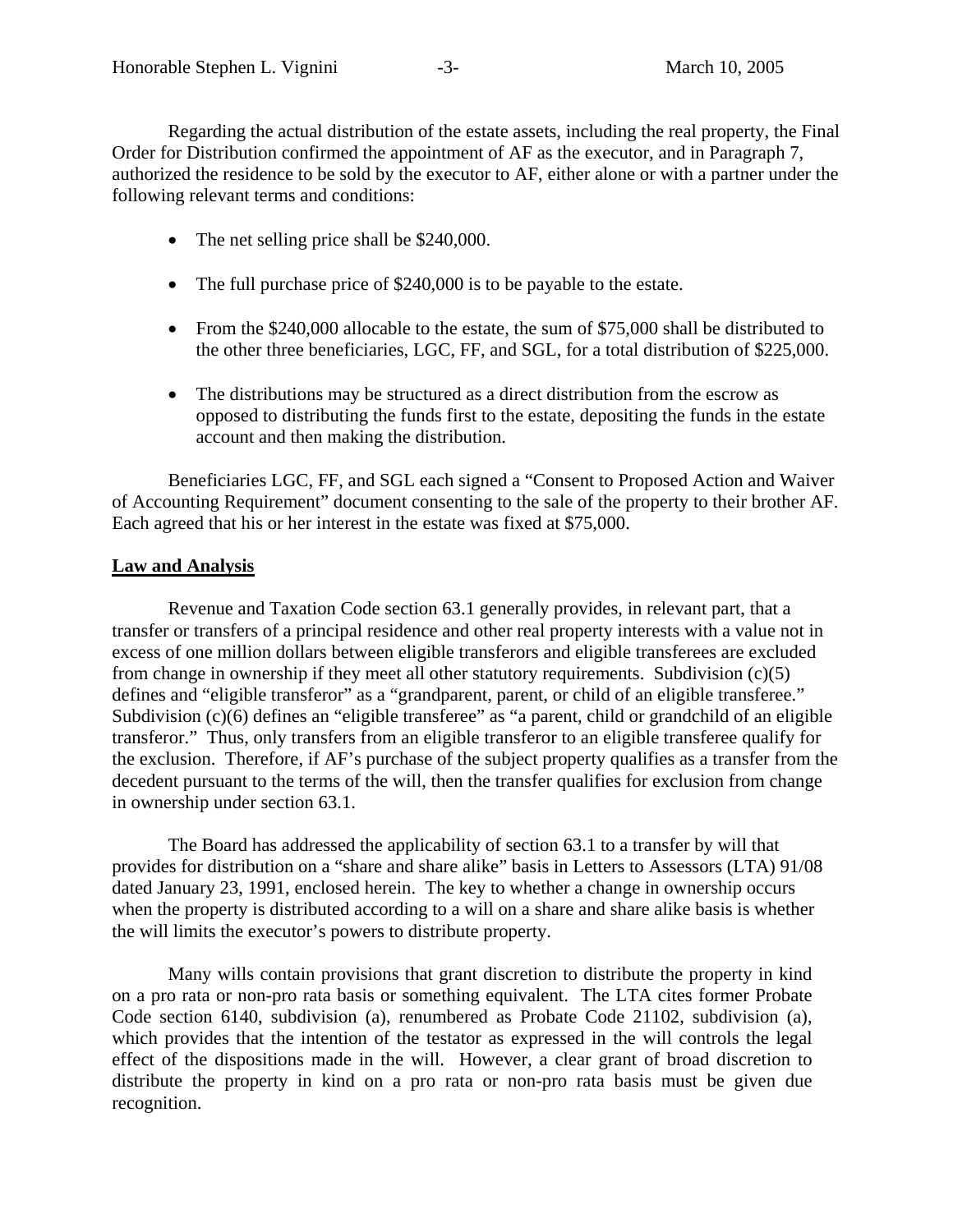If the will directs a distribution of prorata shares in each and every property, then a distribution of an interest greater than the prorata share in any one property to one heir is considered a transfer of that interest from the other heir or heirs and not from the decedent. In that event, the parent-child exclusion would not apply because the property transfers prorata from the decedent to all the children, and then a partial interest transfer or transfers between the children. If an executor has the power to distribute estate property on a non prorata basis, the executor may allocate specific assets to individual beneficiaries so long as the value of their shares are equal. Thus, the transfer of an undivided interest in real property from the executor is considered a direct transfer from decedent to the beneficiary to the extent that the value of the property does not exceed the value of the beneficiary's share of the estate. See for example, Annotation No. 625.0235, Eisenlauer Letter, 9/10/96, attached.

Thus, the key to a share-and-share alike distribution to children is that no change in ownership occurs upon distribution by the executor, unless a beneficiary receives property or assets valued in excess of the value of his or her share. Regardless of the mixture of real property and assets constituting the shares ultimately distributed to each child, the value of each share is the determining factor. If one sibling receives more value than the others, the result is a transfer from the other siblings to the one with the excess value.

At issue is the sale of the residence to AF, one of four beneficiaries, and whether that "sale" was a transfer between siblings or a transfer and equal shares distribution from the executor to the beneficiaries.

According to the will (Seventh paragraph), executor, AF, has the power to sell the real property to equalize the shares among MDG's children, LGC, FF, SGL, and AF. The language of the will directs that all of the property and assets in the estate be distributed to the four children on a share-and-share alike basis (Third and Fifth paragraphs of the will). However, the Order does not execute this instruction by distributing to each child an equal one-fourth share in the total net worth of the assets. Rather, the Order required the executor to sell the real property to AF as beneficiary for an agreed upon selling price of \$240,000. The executor was then required to distribute to the remaining children LGC, FF, and SGL, \$75,000 each representing the value of their equal share in the property. Therefore, AF received the real property with a net worth of approximately \$240,000, \$15,000 of which was distributed to the estate to pay any remaining administration expenses, and LCG, SGL, and FF each received \$75,000 in cash. Thus, other than the \$15,000 for estate administration and the specific distributions required in Paragraph 13 of the Order, the distribution appears to be in equal shares between the four children, assuming that AF's one-fourth share that he did not sell to the executor was also valued at approximately \$75,000.

The question here is whether the agreement among the four children that provided that AF would receive the real property in exchange for payment of cash to the remaining beneficiaries, constitutes an agreement for a sibling-to-sibling transfer, even though it was formalized in the court's Order. We find that it does not.

Children LGC, FF, and SGL signed "Consent to Proposed Action and Waiver of Accounting Requirement" forms consenting to the following: (1) The real property (residence) would be sold to brother, AF, executor; (2) The purchase price shall be \$240,000 plus all the costs of escrow, title insurance, taxes, etc.; and, (3) By consenting to the sale of the subject property at the above-referenced price, the interest of each residuary beneficiary, other than AF,